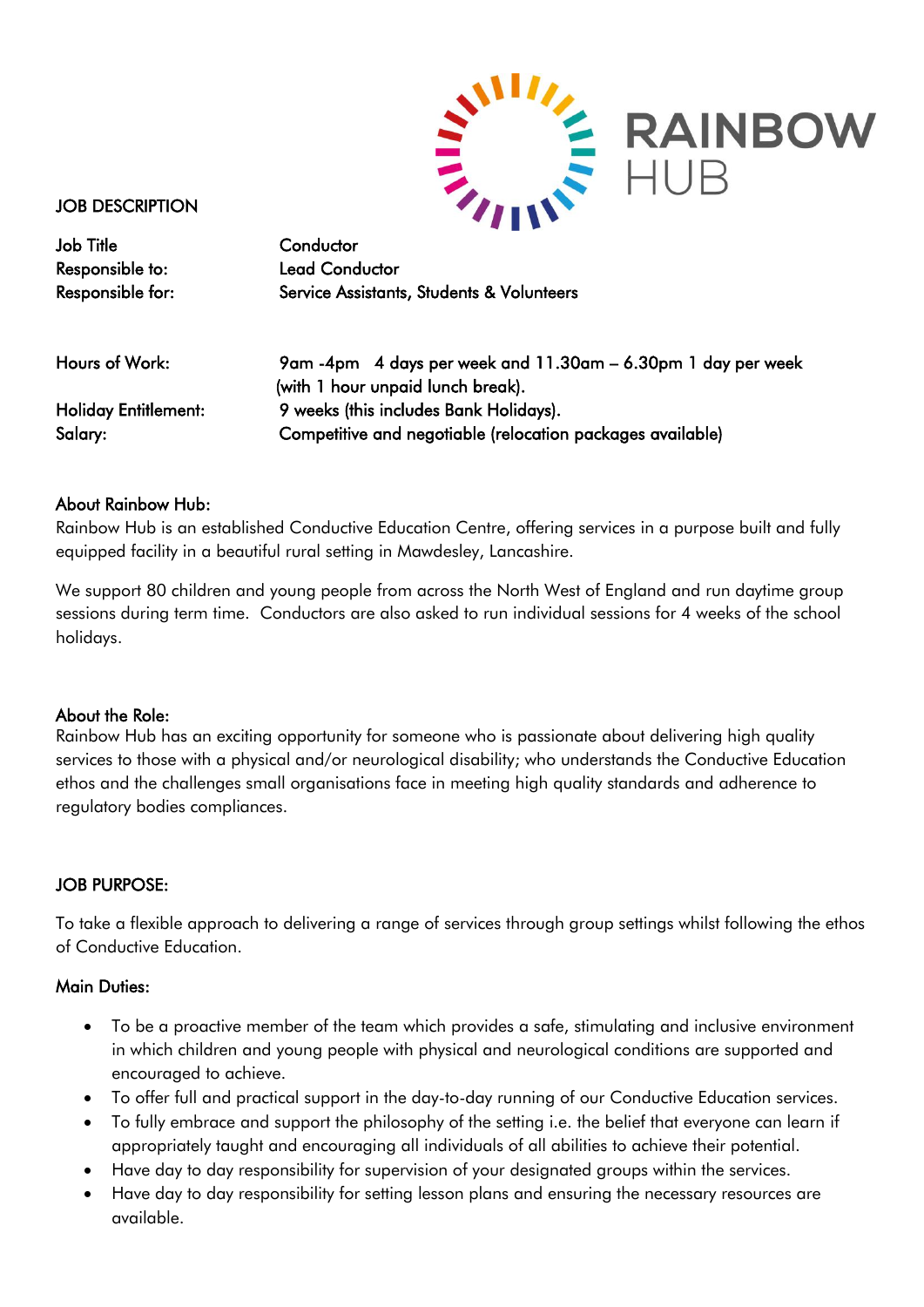- Work with the Lead Conductor to ensure all Service Assistants are motivated, supervised, developed and supported in their role.
- To have an awareness of the requirements of the services as a whole and to be familiar with the routines of each of the groups.
- To contribute to the development of individual plans and understand the need for individual learning programmes for our beneficiaries in order to achieve high quality education.
- To ensure planning and observation targets are met.
- To understand and respect the need for consistency of care to children, young adults and adults with disabilities – report for duty on time, maintain regular attendance, give appropriate notice of annual leave (in line with Leave Policy) and to report any period of sick leave in a timely and appropriate manner.
- To assist in providing a safe, supportive and caring environment for children and adults with disabilities; to ensure that all aspects of each individual's development are given full consideration.
- To ensure that clean and hygienic standards are maintained at all times.
- To develop thorough knowledge and understanding of the policies and procedures that informs the work and Governance of Rainbow Hub.
- To maintain and follow all Health and Safety and Safeguarding Policies and Procedures at all times including adhering to all risk assessments.
- To have a thorough and up to date knowledge and experience of Conductive Education theory and practice.
- To be proactive in the process of activity learning, observation and development records on a regular basis as requested by the Lead Conductor.
- To ensure that communication with children, young adults and adults with disabilities their parents/carers, and the staff team is polite and courteous at all times.
- To share relevant information and ensure that information is passed between parent/carers, adult beneficiaries and staff is communicated to the Lead Conductor as appropriate.
- To be an effective key person to those children, young adults and adults assigned to you and be a point of contact for other professionals working with those beneficiaries.
- To maintain confidentiality about all issues related to our beneficiaries and their families; your own and other staff members issues and any other management or operational issues.
- To attend staff meetings, mandatory and professional development training and other events as requested by the Lead Conductor.
- To take responsibility for continued professional development and to attend the annual Conductive Education conference.
- To assist the staff team in promoting the work of Rainbow Hub in both awareness and fundraising activities.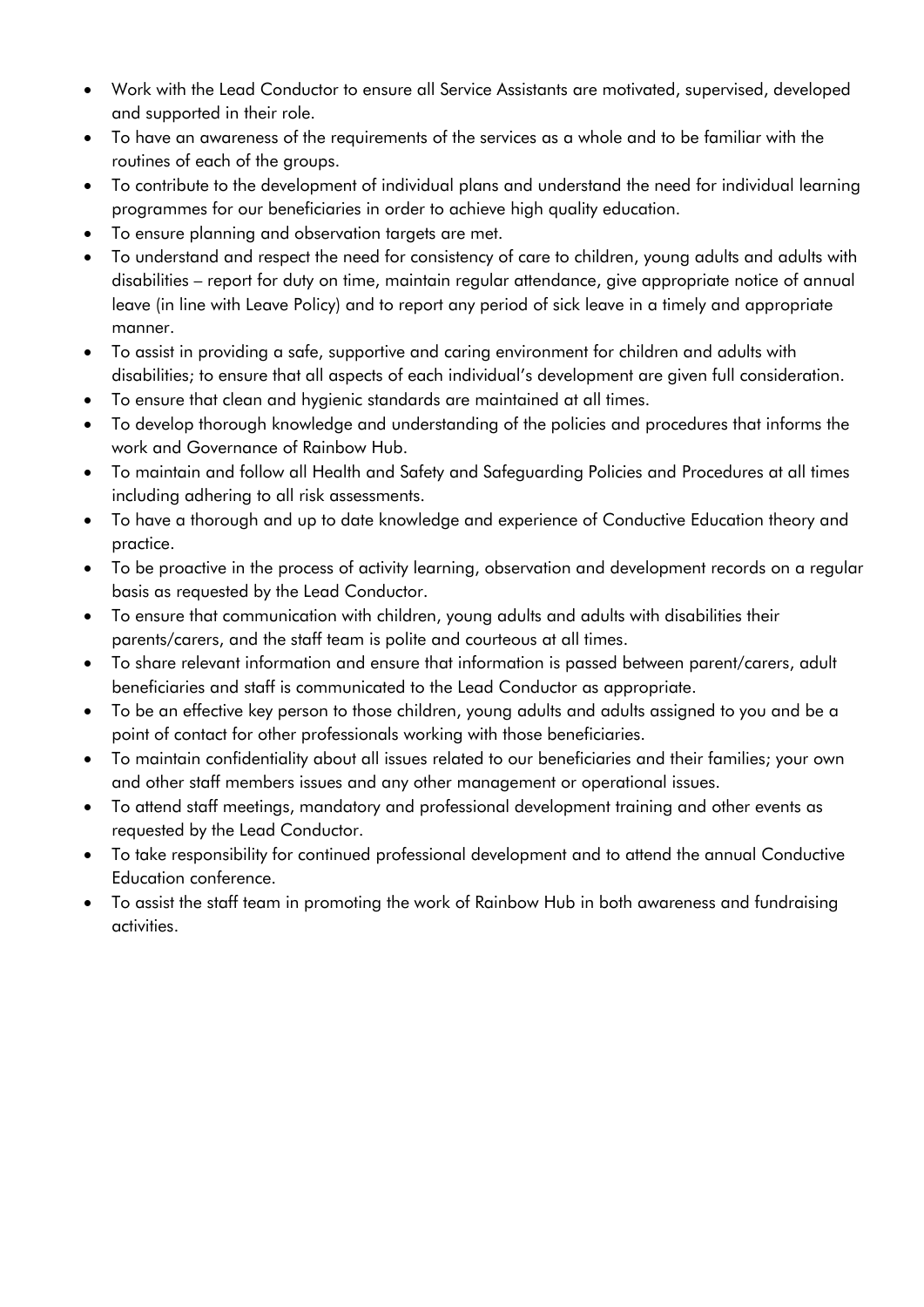# Person Specification

| Category                                                                                                                                                                                                      | <b>Essential</b> | <b>Desirable</b> |
|---------------------------------------------------------------------------------------------------------------------------------------------------------------------------------------------------------------|------------------|------------------|
| Knowledge & Experience                                                                                                                                                                                        |                  |                  |
| To be educated to a degree level in Conductive Education                                                                                                                                                      | X                |                  |
| Understanding and experience of various learning methods                                                                                                                                                      |                  | X                |
| Strong evidence of recent continuing professional development                                                                                                                                                 |                  | X                |
| Experience of working with children and young people with physical<br>and neurological conditions.                                                                                                            | X                |                  |
| Experience of working in a setting that follows the Conductive<br>Education ethos within the UK.                                                                                                              |                  | X                |
| Knowledge of and commitment to sessional service.                                                                                                                                                             | X                |                  |
| Knowledge & understanding of the legislation and guidance that<br>informs the work of supporting children and young people with<br>physical and neurological conditions.                                      | X                |                  |
|                                                                                                                                                                                                               |                  |                  |
|                                                                                                                                                                                                               |                  |                  |
| <b>Skills and Abilities</b>                                                                                                                                                                                   |                  |                  |
| Ability to integrate the EYFS and National Curriculum into a<br>conductive framework.                                                                                                                         | Χ                |                  |
| Ability to develop and deliver differentiated learning programmes in<br>order to meet the individual's needs, integrating all areas of<br>development; motor, communication, social, emotional and self-care. | Χ                |                  |
| Excellent verbal and written English communication skills transferable<br>within a range of professional and family settings.                                                                                 | X                |                  |
| Good organisational, planning and time management skills and able<br>to prioritise within a continually changing work environment.                                                                            | X                |                  |
| Ability to work in close partnership with parents and families, showing<br>empathy, respect and commitment at all times.                                                                                      | X                |                  |
| Ability to work independently, accept responsibility and accountability<br>to own work.                                                                                                                       | X                |                  |
| Ability to communicate effectively with internal and external<br>professionals.                                                                                                                               | χ                |                  |
| Consistency in work performance including reliability, flexibility and<br>professional competence.                                                                                                            | X                |                  |